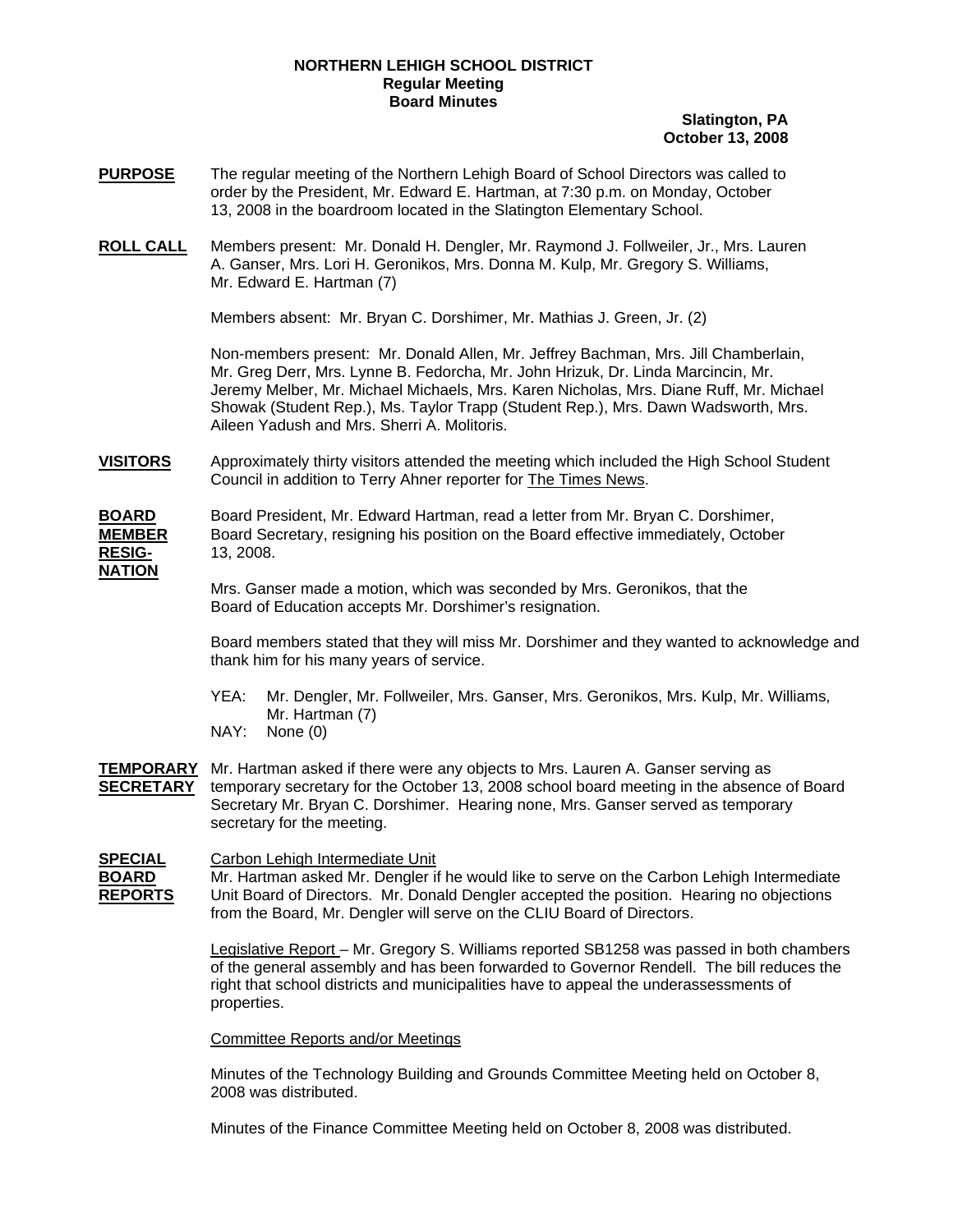| <b>SPECIAL</b><br><b>BOARD</b>        | <b>Student Representatives to the Board Report</b>                                                                                                                                                                                                                                                                                                                                                                                                                                                                                                                                                                               |
|---------------------------------------|----------------------------------------------------------------------------------------------------------------------------------------------------------------------------------------------------------------------------------------------------------------------------------------------------------------------------------------------------------------------------------------------------------------------------------------------------------------------------------------------------------------------------------------------------------------------------------------------------------------------------------|
| <b>REPORTS</b><br>(cont.)             | Mr. Michael Showak and Ms. Taylor Trapp distributed their written student representative report<br>and verbally reported on its contents.                                                                                                                                                                                                                                                                                                                                                                                                                                                                                        |
|                                       | Federal and Other Programs Update - Mrs. Lynne B. Fedorcha introduced Mrs. Dawn<br>Wadsworth who talked about a program that is a partnership between NLSD and Lehigh<br>University. This partnership would allow for Lehigh University school psychologist students<br>to train in schools that have been implementing Response to Intervention. This is a two year<br>commitment and MaryKate Wright is currently assigned to work in our district with our school<br>psychologists. In year one she will be observing instruction, data analysis, teaming, etc. and<br>in year two it will be a full term internship program. |
|                                       | Mrs. Fedorcha distributed her written report and verbally reported on its contents. Attached<br>to her report was a copy of an ad that was placed by an anonymous donor in the Northern<br>Valley Gazette congratulating Northern Lehigh School District on meeting adequate yearly<br>progress as a district for 5 consecutive years.                                                                                                                                                                                                                                                                                           |
|                                       | Business Manager's Report - Mr. Jeremy G. Melber shared with the Board that he reviewed<br>the districts current outstanding debt structure with the districts financial advisor, Les Bear,<br>and the current debt will be completely paid off in 6-7 years. They also looked at possibly<br>refinancing the debt but the current interest rate on this debt at 1-5% and in the current<br>economy the district will not get better interest rates than that.                                                                                                                                                                   |
|                                       | Superintendent's Report - Mr. Michael W. Michaels                                                                                                                                                                                                                                                                                                                                                                                                                                                                                                                                                                                |
| give                                  | Mr. Derr stated that Provident Energy, a consulting firm to help look for energy savings, gave<br>a presentation at the Buildings and Grounds meeting and he asked the Board if they were<br>interested in having them return to give a presentation to the entire Board at the November 3,<br>2008 board meeting. It was decided to have Provident Energy return on November 3 <sup>rd</sup> to<br>a presentation to the Board.                                                                                                                                                                                                 |
|                                       | Mr. Michaels reported that he met with Don Snyder, President LCCC, to talk about the new<br>programs being offered at LCCC and the collaboration between LCCC and LCTI.                                                                                                                                                                                                                                                                                                                                                                                                                                                          |
| accomplish<br><b>Student</b>          | Mrs. Aileen Yadush introduced Mrs. Dawn Wehr, Student Council Advisor, who introduced the<br>Student Council Officers. Each officer reported briefly on what Student Council has done so far<br>this year, what they are planning for the remainder of the year and what they hope to<br>throughout the year. All Student Council members were also introduced to the Board.<br>Council Officers presented all Board Members with a gift.                                                                                                                                                                                        |
|                                       | Mrs. Fedorcha presented a PowerPoint presentation on AYP to the Board as requested at a<br>previous board meeting.                                                                                                                                                                                                                                                                                                                                                                                                                                                                                                               |
| <b>PERSONNEL</b>                      | Mrs. Geronikos made a motion, which was seconded by Mr. Williams, that the Board of Education<br>approves the following personnel items:                                                                                                                                                                                                                                                                                                                                                                                                                                                                                         |
| Appointments<br>Non-<br>Instructional | Sharon Sherman*<br>Bookkeeper Ii in the Business Office - New Position in the<br>Assignment:<br>2008-2009 budget                                                                                                                                                                                                                                                                                                                                                                                                                                                                                                                 |
|                                       | \$33,299 (Level I on the 2008-2009 Clerical Salary Schedule)<br>Salary:<br><b>Effective Date:</b><br>October 14, 2008<br>*60 Day probationary period ending December 12, 2008                                                                                                                                                                                                                                                                                                                                                                                                                                                    |
| Substitute<br>Instructional           | Approve the following substitute teachers for the 2008-2009 school year at the 2008-2009<br>substitute teacher rates as approved on the Supplementary Personnel Salary Schedule:                                                                                                                                                                                                                                                                                                                                                                                                                                                 |
|                                       | Andrea Price - Elementary                                                                                                                                                                                                                                                                                                                                                                                                                                                                                                                                                                                                        |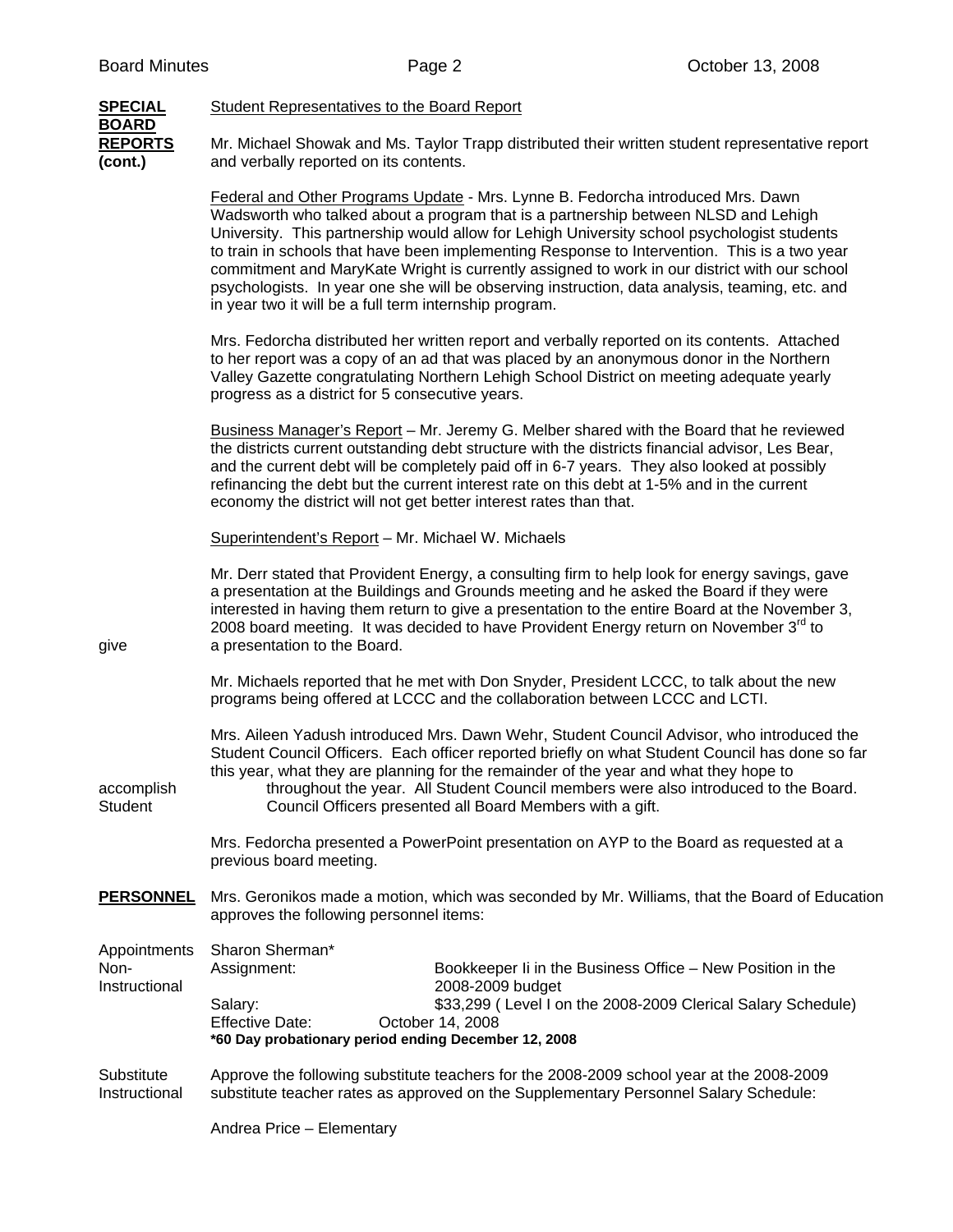## **PERSONNEL**

| <u>FERSUNNEL</u><br>(cont.)                                      |                                                                                                                                                                                                                                                                                                                                                                                                              |
|------------------------------------------------------------------|--------------------------------------------------------------------------------------------------------------------------------------------------------------------------------------------------------------------------------------------------------------------------------------------------------------------------------------------------------------------------------------------------------------|
| Co-Curricular<br>Volunteers<br>2008-2009                         | Patrice Arnold<br>MS and HS Dance Team Advisor<br><b>Adrian Mohrey</b><br><b>MS Dance Team Advisor</b><br>LeAnn Hoch<br><b>HS Dance Team Advisor</b><br>Dianna Hoch<br><b>HS Dance Team Advisor</b><br>Jeff Miller*<br>Asst. Boys Basketball Coach<br>*Pending Verification of Clearances                                                                                                                    |
| Rescind<br>Motion                                                | Rescind the appointment of Kristen Skinker from her co-curricular position as MS ACE Advisor<br>which was approved at the April 7, 2008 board meeting. Mrs. Skinker is no longer employed by<br>the district.                                                                                                                                                                                                |
|                                                                  | Rescind the appointment of Robert Hughes from his position as volunteer Asst. Basketball<br>Coach which was approved at the August 4, 2008 board meeting.                                                                                                                                                                                                                                                    |
|                                                                  | YEA:<br>Mr. Dengler, Mr. Follweiler, Mrs. Ganser, Mrs. Geronikos, Mrs. Kulp, Mr. Williams,<br>Mr. Hartman (7)<br>NAY:<br>None $(0)$                                                                                                                                                                                                                                                                          |
| <b>CONFER-</b><br><b>ENCES</b>                                   | Mr. Dengler made a motion, which was seconded by Mrs. Kulp, that the Board of Education<br>approves the following conference items:                                                                                                                                                                                                                                                                          |
|                                                                  | Robert Hicks - 2008 TEAP Conference - November 6-7, 2008 - Radisson Penn Harris Hotel &<br>Conference Center, Camp Hill, PA - Registration: \$35.00, Travel: \$70.00, Lodging: \$110.16,<br>Meals: \$70.00 - Total Approximate Cost: \$285.00 - Funding: Middle School Curriculum and<br><b>Instruction Budget</b>                                                                                           |
|                                                                  | Scott Gerould - 2008 PSAHPERD Convention - November 20-23, 2008 - Pittsburgh Hilton,<br>Pittsburgh, PA - Registration: \$120.00, Travel: \$171.00, Lodging: \$125.00, Meals: \$120.00 -<br>Total Approximate Cost: \$536.00 - Funding: Project 720 Grant                                                                                                                                                     |
|                                                                  | Mr. Dengler, Mr. Follweiler, Mrs. Ganser, Mrs. Geronikos, Mrs. Kulp, Mr. Williams,<br>YEA:<br>Mr. Hartman (7)<br>NAY:<br>None $(0)$                                                                                                                                                                                                                                                                          |
| <b>POLICY</b>                                                    | Mrs. Geronikos made a motion, which was seconded by Mr. Williams, that the Board of<br>Education approve the following policy item:                                                                                                                                                                                                                                                                          |
| Addition of<br><b>High School</b><br>Young<br>Democratic<br>Club | Approve the request of the high school administration to conduct a Young Democratic Club in<br>the high school. This club will provide students with a forum to discuss their opinions on<br>issues of the day, current events, and upcoming elections, as well as, participate in local<br>charity events and organize debates for students. There will be no cost to the district to conduct<br>this club. |
|                                                                  | Mr. Dengler, Mr. Follweiler, Mrs. Ganser, Mrs. Geronikos, Mrs. Kulp, Mr. Williams,<br>YEA:<br>Mr. Hartman (7)<br>NAY:<br>None $(0)$                                                                                                                                                                                                                                                                          |
| <b>OLD</b><br><b>BUSINESS</b>                                    | Mr. Williams requested that administration contact PSBA to ask for information on Board<br>Secretary responsibilities and duties.                                                                                                                                                                                                                                                                            |
|                                                                  | Mr. Hartman asked the Boards wishes on how to fill the vacant school board member seat.                                                                                                                                                                                                                                                                                                                      |
|                                                                  | Mr. Williams stated he would like the position to be advertised and publicly seek applicants for<br>the open seat. He would then suggest that the board review applications and appoint a person<br>for the vacant seat during the November 3, 2008 board meting.                                                                                                                                            |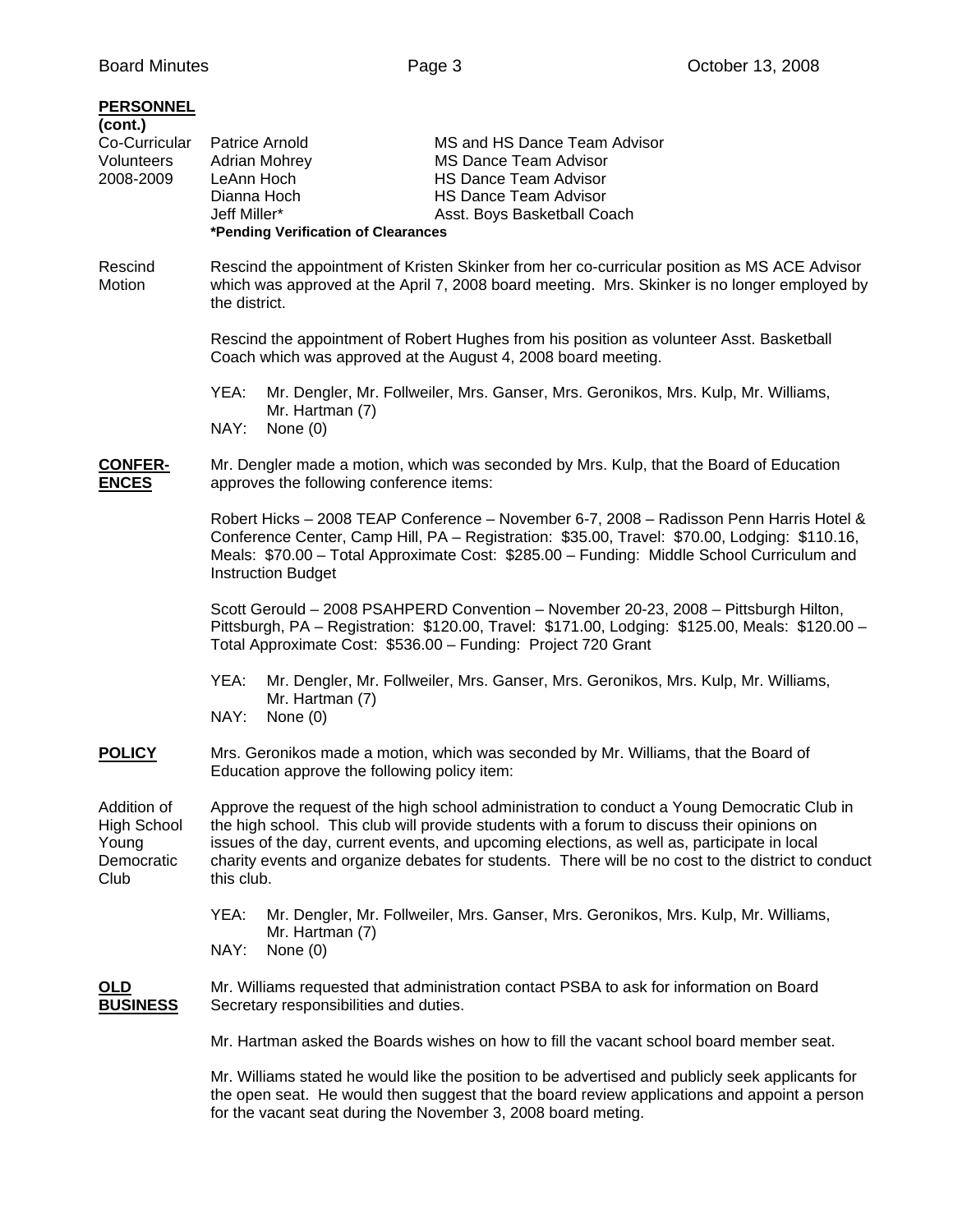| <b>OLD</b><br><b>BUSINESS</b>                              |                                                                                                                                                                                                                                                                                                                                                                    |
|------------------------------------------------------------|--------------------------------------------------------------------------------------------------------------------------------------------------------------------------------------------------------------------------------------------------------------------------------------------------------------------------------------------------------------------|
| (cont.)<br>Advertise<br>Open Board<br>Seat                 | Mr. Williams made a motion, which was seconded by Mrs. Ganser, that the Board allow<br>administration to advertise for applicants for an open Northern Lehigh School Board Member<br>seat on the district website and in the Times News with an e-mail to Sarah Fulton from the<br>Morning Call asking for an article to be published about the vacant board seat. |
|                                                            | The Board asked that the applications be forwarded home with the November 3, 2008 board<br>agenda. Board members were encouraged not to discuss applicants with each other until the<br>November 3, 2008 board meeting.                                                                                                                                            |
|                                                            | YEA:<br>Mr. Dengler, Mr. Follweiler, Mrs. Ganser, Mrs. Geronikos, Mrs. Kulp, Mr. Williams,<br>Mr. Hartman (7)<br>NAY:<br>None $(0)$                                                                                                                                                                                                                                |
| districts.                                                 | Mr. Williams asked if administration could get a study from the IU of the number of pupils per<br>buildings compared to the number of administration in the building for surrounding school                                                                                                                                                                        |
| <b>NEW</b><br><b>BUSINESS</b>                              | Mr. Williams made a motion, which was seconded by Mrs. Geronikos, that the Board of Education<br>approve the following new business item:                                                                                                                                                                                                                          |
| Aide<br>Agreement                                          | Approve a four year Memorandum of Understanding Agreement with the Educational Support<br>Staff effective July 1, 2008. The following job classifications are covered under this<br>agreement: (Agreement Distributed to All Board Members with October 6, 2008 Agenda)                                                                                            |
|                                                            | <b>Centralized Duplicating Aide</b><br>Library Aide<br>Office Aide - Cafeteria<br>Office Aide<br>Personal Care Assistant/One on One Aide<br>Special/Regular Education Instructional Aide<br><b>Title I Aide</b><br>Study Hall/Cafeteria/Hall Monitor                                                                                                               |
|                                                            | YEA:<br>Mr. Dengler, Mr. Follweiler, Mrs. Ganser, Mrs. Geronikos, Mrs. Kulp, Mr. Williams,<br>Mr. Hartman (7)<br>NAY:<br>None (0)                                                                                                                                                                                                                                  |
|                                                            | Mr. Hartman read the letter from the Northern Lehigh Education Support Personnel Association<br>(NLESP) concerning commencing negotiations for a successor agreement beginning November<br>of this year. Mr. Hartman appointed himself, Donald Dengler and Lauren Ganser as members of<br>the negotiations committee with Donna Kulp serving as alternate.         |
| <b>FINANCIAL</b>                                           | Mr. Williams made a motion, which was seconded by Mr. Dengler, that the Board of Education<br>approves the following financial items:                                                                                                                                                                                                                              |
| Financial<br>Reports                                       | Approve the Following Financial Reports:<br>NLMS Activities Account month of September<br>NLHS Activities Account month of September                                                                                                                                                                                                                               |
| Bill<br>Payment                                            | Approve the Following List of Bills:<br>General Fund month of September<br>Cafeteria Fund month of September<br>Capital Projects month of September<br>Athletic Fund month of September<br>Refreshment Stand Fund month of September                                                                                                                               |
| Renewal<br>Cell Phone<br>Athletic<br>business.<br>Director | Authorize administration to renew a one year cell phone service contract with Verizon Wireless<br>for the Athletic Director. The contract will be for one cell phone for 900 minutes per month at a<br>cost of \$49.19 per month. The cell phone is to be used exclusively for Athletic Director                                                                   |